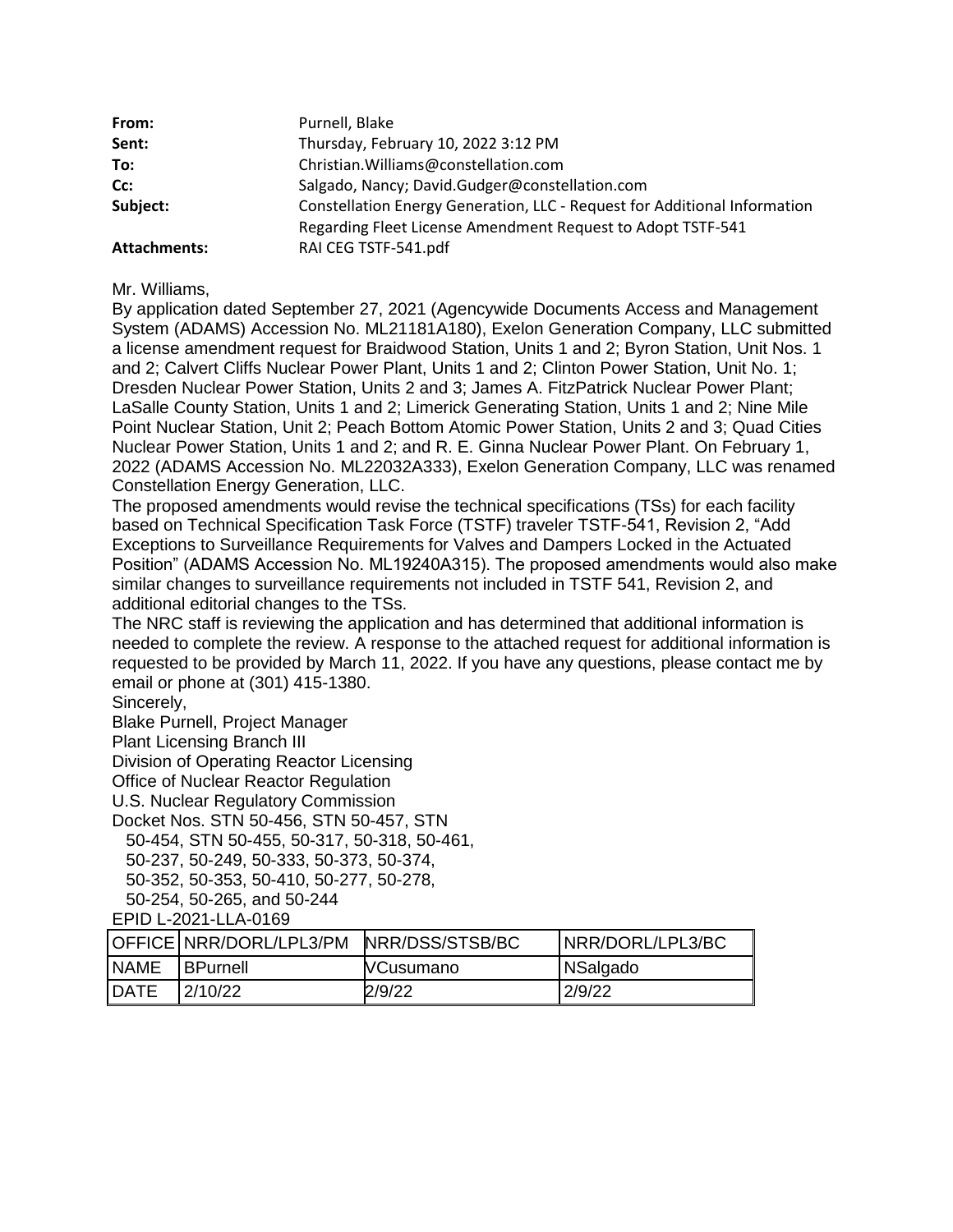| <b>Hearing Identifier:</b> | NRR DRMA |
|----------------------------|----------|
| <b>Email Number:</b>       | 1518     |

**Mail Envelope Properties** (BLAPR09MB6497A67F38C1EB5120A9016DE62F9)

| Subject:              | Constellation Energy Generation, LLC - Request for Additional Information |
|-----------------------|---------------------------------------------------------------------------|
|                       | Regarding Fleet License Amendment Request to Adopt TSTF-541               |
| <b>Sent Date:</b>     | 2/10/2022 3:11:35 PM                                                      |
| <b>Received Date:</b> | 2/10/2022 3:11:00 PM                                                      |
| From:                 | Purnell, Blake                                                            |

**Created By:** Blake.Purnell@nrc.gov

**Recipients:** 

"Salgado, Nancy" <Nancy.Salgado@nrc.gov> Tracking Status: None "David.Gudger@constellation.com" <David.Gudger@constellation.com> Tracking Status: None "Christian.Williams@constellation.com" <Christian.Williams@constellation.com> Tracking Status: None

| <b>Post Office:</b> | BLAPR09MB6497.namprd09.prod.outlook.com |  |
|---------------------|-----------------------------------------|--|
|---------------------|-----------------------------------------|--|

| <b>Files</b>         | Size |       | Date & Time          |
|----------------------|------|-------|----------------------|
| MESSAGE              | 2224 |       | 2/10/2022 3:11:00 PM |
| RAI CEG TSTF-541.pdf |      | 96815 |                      |

| <b>Options</b>              |        |
|-----------------------------|--------|
| <b>Priority:</b>            | Normal |
| <b>Return Notification:</b> | N٥     |
| <b>Reply Requested:</b>     | Nο     |
| Sensitivity:                | Normal |
| <b>Expiration Date:</b>     |        |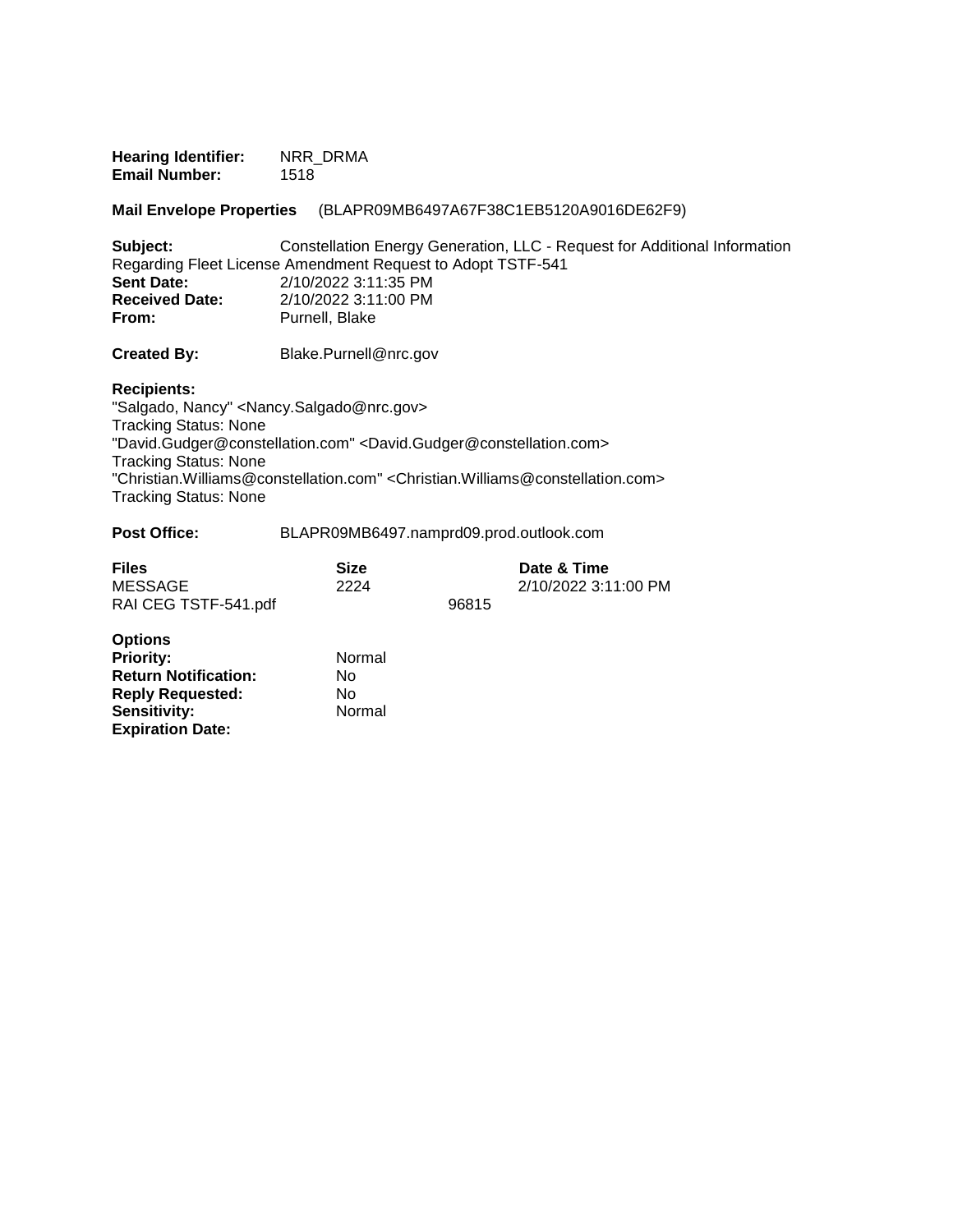### REQUEST FOR ADDITIONAL INFORMATION

### LICENSE AMENDMENT REQUEST TO ADOPT TSTF-541

## BRAIDWOOD STATION, UNITS 1 AND 2

## BYRON STATION, UNIT NOS. 1 AND 2

### CALVERT CLIFFS NUCLEAR POWER PLANT, UNITS 1 AND 2

## CLINTON POWER STATION, UNIT NO. 1

## DRESDEN NUCLEAR POWER STATION, UNITS 2 AND 3

# JAMES A. FITZPATRICK NUCLEAR POWER PLANT

# LASALLE COUNTY STATION, UNITS 1 AND 2

# LIMERICK GENERATING STATION, UNITS 1 AND 2

# NINE MILE POINT NUCLEAR STATION, UNIT 2

# PEACH BOTTOM ATOMIC POWER STATION, UNITS 2 AND 3

# QUAD CITIES NUCLEAR POWER STATION, UNITS 1 AND 2

# R. E. GINNA NUCLEAR POWER PLANT

## DOCKET NOS. STN 50-456, STN 50-457, STN 50-454, STN 50-455,

## 50-317, 50-318, 50-461, 50-237, 50-249, 50-333, 50-373, 50-374, 50-352,

## 50-353, 50-410, 50-277, 50-278, 50-254, 50-265, AND 50-244

By application dated September 27, 2021 (Agencywide Documents Access and Management System (ADAMS) Accession No. ML21181A180), Exelon Generation Company, LLC submitted a license amendment request for Braidwood Station, Units 1 and 2; Byron Station, Unit Nos. 1 and 2; Calvert Cliffs Nuclear Power Plant, Units 1 and 2; Clinton Power Station, Unit No. 1; Dresden Nuclear Power Station (Dresden), Units 2 and 3; James A. FitzPatrick Nuclear Power Plant (FitzPatrick); LaSalle County Station, Units 1 and 2; Limerick Generating Station (Limerick), Units 1 and 2; Nine Mile Point Nuclear Station, Unit 2 (NMP-2); Peach Bottom Atomic Power Station (Peach Bottom), Units 2 and 3; Quad Cities Nuclear Power Station (Quad Cities), Units 1 and 2; and R. E. Ginna Nuclear Power Plant. On February 1, 2022 (ADAMS Accession No. ML22032A333), Exelon Generation Company, LLC (the licensee) was renamed Constellation Energy Generation, LLC.

The proposed amendments would revise the technical specifications (TSs) for each facility based on Technical Specification Task Force (TSTF) traveler TSTF-541, Revision 2, "Add Exceptions to Surveillance Requirements for Valves and Dampers Locked in the Actuated Position" (ADAMS Accession No. ML19240A315). The proposed amendments would also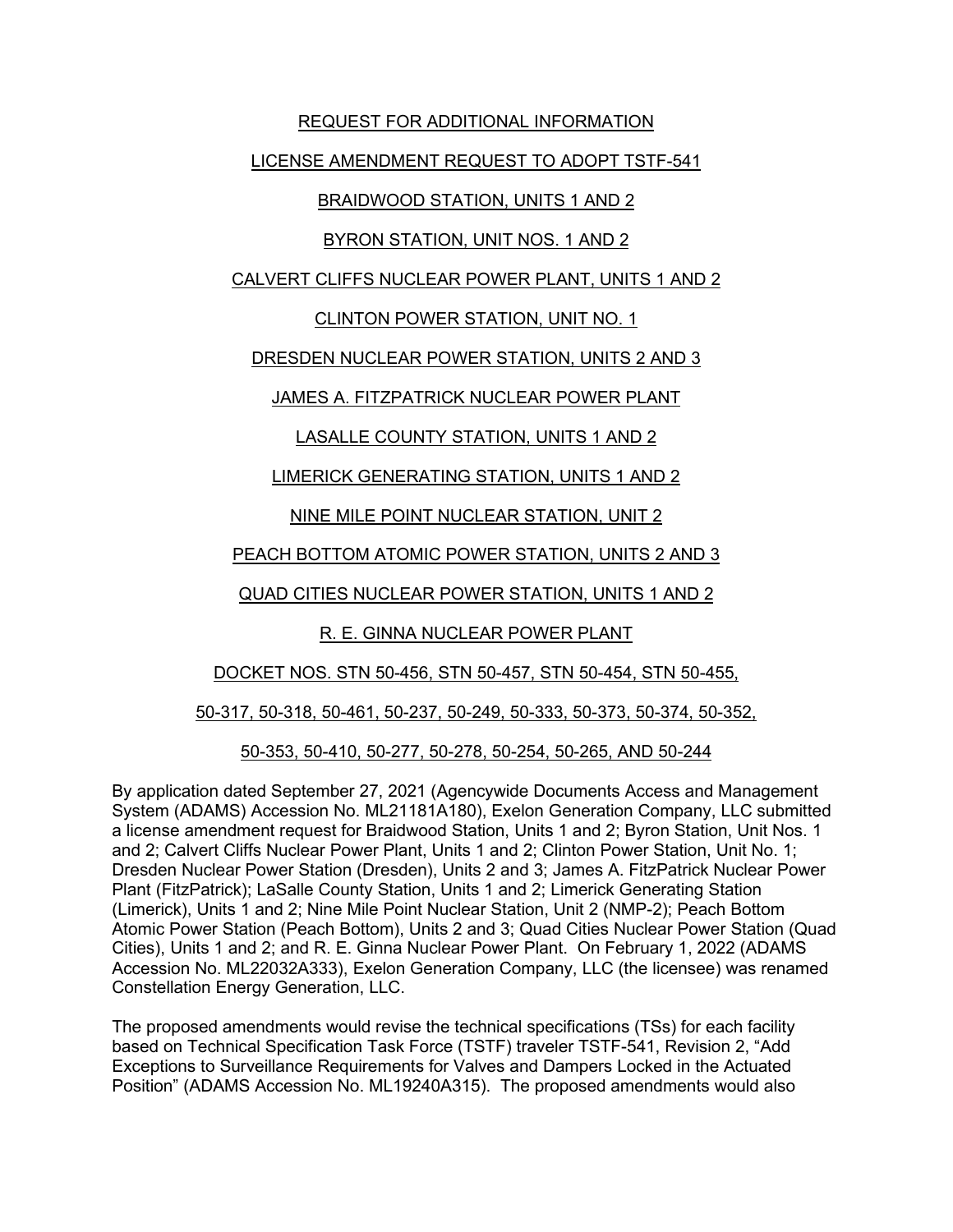make similar changes to surveillance requirements (SRs) not included in TSTF-541, Revision 2, and additional editorial changes to the TSs.

The U.S. Nuclear Regulatory Commission staff has reviewed the application and determined that the information below is needed to complete its review.

#### **Request Additional Information (RAI) 1**

The TS markups provided in the application include several changes that are not consistent with TSTF-541, Revision 2, and are not identified as variations in the application. The differences between the markup and the changes in TSTF-541, Revision 2, are as follows:

#### Dresden

In its TS markup for SR 3.6.4.3.3, the licensee added "except for dampers **and valves** that are locked, sealed, or otherwise secured in the actuated position." The TSTF-541 markup does not include valves.

#### **Fitzpatrick**

In its TS markup for SR 3.6.4.3.3, the licensee added "except for dampers **and valves** that are locked, sealed, or otherwise secured in the actuated position." The TSTF-541 markup does not include valves.

#### **Limerick**

In its TS markup for SR 4.6.5.3.d.2, the licensee added "except for **valves** that are locked, sealed, or otherwise secured in the actuated position." The TSTF-541 markup includes only dampers, not valves for this SR.

#### NMP-2

In its TS markup for SR 3.6.4.3.3, the licensee added "except for dampers **and valves** that are locked, sealed, or otherwise secured in the actuated position." The TSTF-541 markup does not include valves.

#### Peach Bottom

In its TS markup for SR 3.6.4.3.3, the licensee added "except for **valves** that are locked, sealed, or otherwise secured in the actuated position." The TSTF-541 markup only includes dampers, not valves.

#### Quad Cities

In its TS markup for SR 3.6.4.3.3, the licensee added "except for dampers **and valves** that are locked, sealed, or otherwise secured in the actuated position." The TSTF-541 markup does not include valves.

In its TS markup for SR 3.7.4.3, the licensee added "except for **dampers** that are locked, sealed, or otherwise secured in the actuated position." The TSTF-541 markup includes dampers and valves.

Confirm that these differences are variations from TSTF-541, Revision 2, that are necessary to reflect plant-specific configurations. Otherwise, provide an explanation for these variations from the TSTF traveler.